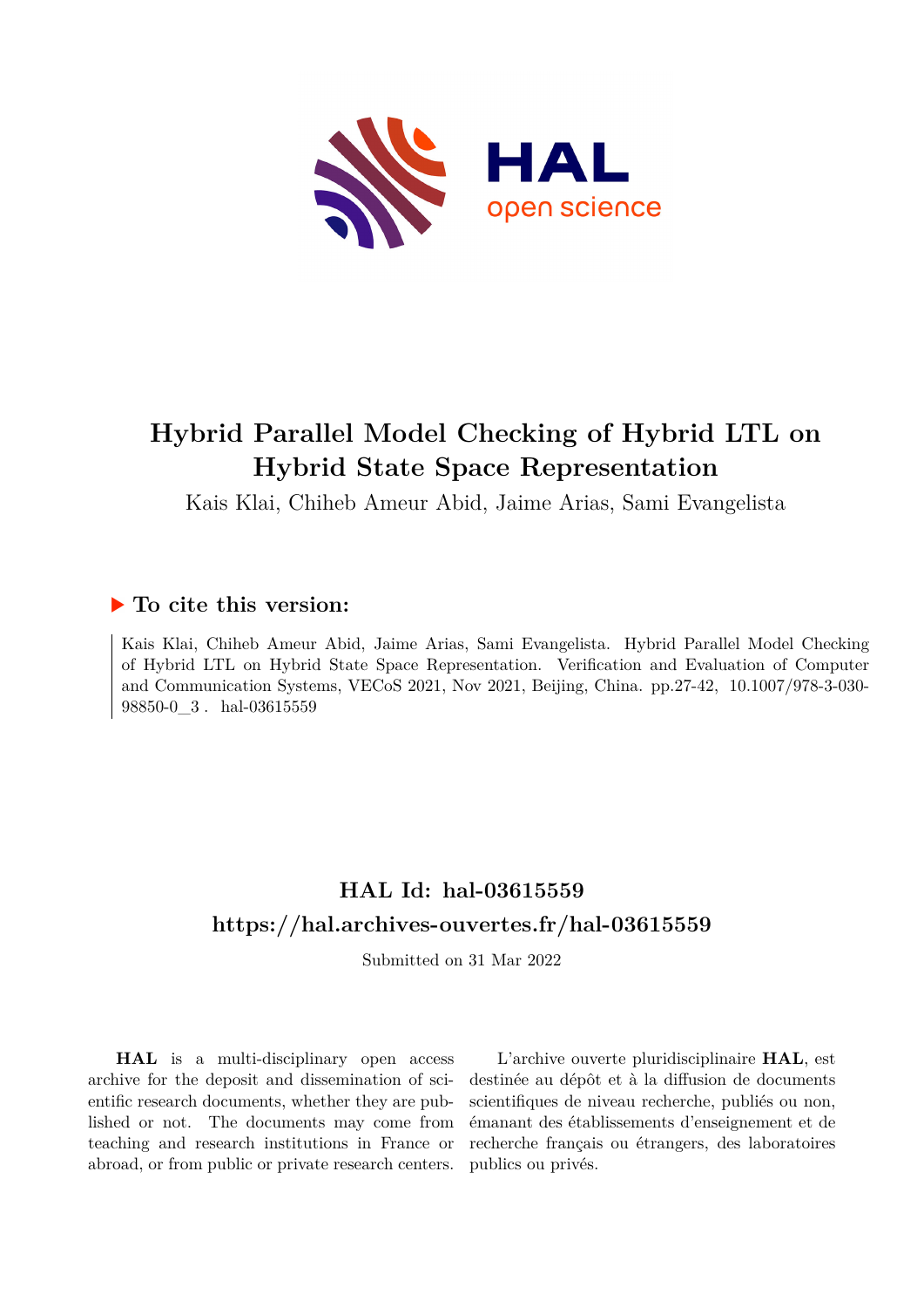# Hybrid Parallel Model Checking of Hybrid LTL on Hybrid State Space Representation

Kais Klai<sup>1</sup>, Chiheb Ameur Abid<sup>2,3</sup>, Jaime Arias<sup>1</sup>, and Sami Evangelista<sup>1</sup>

<sup>1</sup> University of Sorbonne Paris Nord, LIPN, CNRS UMR 7030, Villetaneuse, France {klai, arias, evangelista}@lipn.univ-paris13.fr

<sup>2</sup> Faculty of Sciences of Tunis, University of Tunis El Manar, 2092, Tunis, Tunisia <sup>3</sup> Mediatron Lab, SupCom, University of Carthage, Tunisia chiheb.abid@fst.utm.tn

Abstract. In this paper, we propose a hybrid parallel model checking algorithm for both shared and distributed memory architectures. The model checking is performed simultaneously with a parallel construction of system state space by distributed multi-core machines. The representation of the system's state space is a hybrid graph called Symbolic Observation Graph (SOG), which combines the symbolic representation of its nodes (sets of single states) and the explicit representation of its arcs. The SOG is adapted to allow the preservation of both state and eventbased LTL formulae (hybrid LTL), i.e. the atomic propositions involved in the formula to be checked are either state or event-based propositions. We have implemented the proposed model checker within a C++ prototype and compared our preliminary results to the LTSmin model checker.

Keywords: Decision diagrams · Linear temporal logic · Model checking · Parallel verification.

### 1 Introduction

Model checking [10] has proven to be a major formal verification technique. It is based on an automatic procedure that takes a model M of a system and a formula  $\varphi$  expressing a temporal property, and decides whether the system satisfies the property (denoted by  $M \models \varphi$ ). The automata-based LTL verification decision procedure is reduced to the emptiness check of a synchronized product between two automata  $A_M$  and  $A_{\neg \varphi}$  (denoted by  $A_M \times A_{\neg \varphi}$ ).  $A_M$  represents the state space of the system and  $A_{\neg \varphi}$  represents the automaton of the negation of the formula  $\varphi$  to be verified (i.e. accepting all the words that do not satisfy  $\varphi$ ). Thus, model checking is based on an exhaustive exploration of the system state space and, consequently, suffers from the state space explosion problem [31].

The system state space can be represented explicitly (i.e. each state/arc of the graph is represented individually) or symbolically (i.e. the set of the reachable states is represented compactly using decision diagram-based techniques). Hybrid representation of the state space (i.e. an explicit graph where nodes are sets of reachable states encoded symbolically) is also possible, allowing to combine the advantages of both representations. Several approaches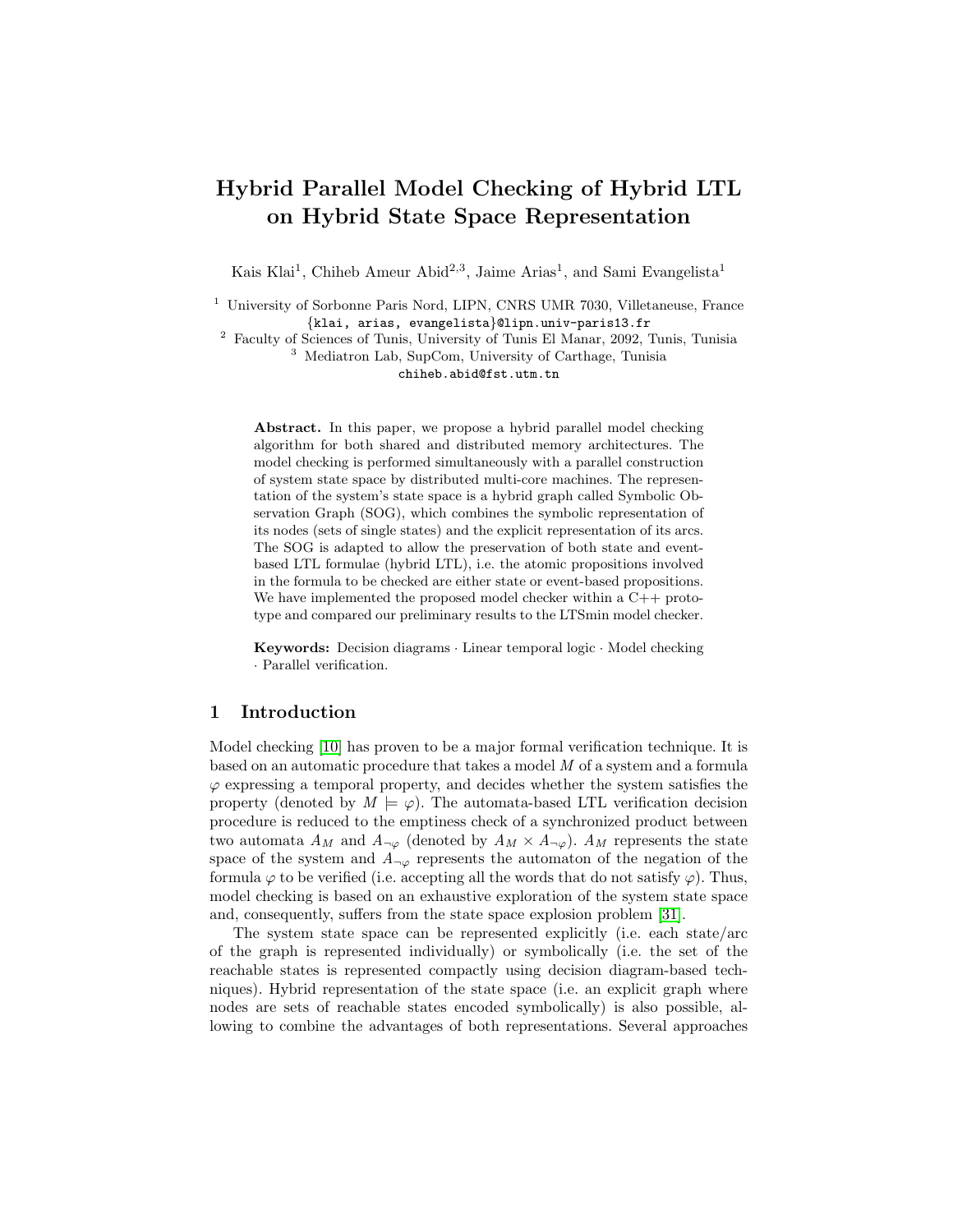(e.g.  $[11,19,17,5,30,21,15,6,18,28,23]$ ) have been proposed to cope with the state space explosion problem in order to get a manageable state space and to improve the scalability of the model checking. In addition to techniques for reduction and compression, parallel and distributed-memory processing can be used [2]. The use of distributed processing increases the speed and scalability of model checking by exploiting the cumulative computational power and memory of a cluster of computers. Such approaches have been studied in various contexts leading to different solutions for both symbolic and explicit model checking (e.g. [2,20,14,4,3]).

A Symbolic Observation Graph (SOG) [18,23] is a graph whose construction is guided by a set of observable atomic propositions involved in a formula. These atomic propositions can represent events or actions (event-based SOG [18]), or state-based properties (state-based SOG [23]). The nodes of a SOG are aggregates hiding a set of local states which are equivalent with respect to the observable atomic propositions, and are compactly encoded using Binary Decision Diagram techniques (BDDs) [9]. The arcs of an event-based SOG are exclusively labeled with observable actions. It has been proven that both event and statebased SOGs preserve stutter-invariant LTL formulae [18,23]. Moreover, once built for a given LTL formula  $\phi_1$ , the SOG can be reused to check any other LTL formula  $\phi_2$  involving a subset of the atomic propositions of  $\phi_1$ .

In previous works, we have investigated different approaches to parallelize the SOG construction. In [24,25], we propose different algorithms to benefit from additional speedups and performance improvement in execution time and memory saving. However, in some cases where huge state spaces are involved [1], the model checking does not finish due to lack of memory, or it takes too long.

In this work, we present a distributed model checking technique based on the SOG. It extends the multi-core SOG-based model checker introduced in [1] by allowing the handling of huge state spaces. To achieve this, we propose a hybrid technique that combines parallel (shared memory) and distributed (message passing) construction algorithms [27,1]. Roughly, the construction of a SOG is partitioned over a set of processes which, in turn, distribute the building of their sub-graphs over a set of threads. We thus exploit the strengths of the parallel exploration/construction of the SOG, and distribute the processes in charge of the construction and the verification over multiple machines when a single one (although multi-core) is not sufficient.

In the proposed algorithm, both event- and state-based LTL properties can be expressed, combined, and verified. Here, the event-based and state-based semantics are interchangeable: an event can be encoded as a change in state variables, and likewise one can equip a state with different events to reflect different values of its internal variables. However, converting from one representation to the other often leads to a significant enlargement of the state space. Typically, eventbased semantics is adopted to compare systems according to some equivalence or pre-order relation (e.g.  $[29,21]$ ), while state-based semantics is more suitable to model-checking approaches [16]. Combining both semantics then allows to express properties in a compact and intuitive manner.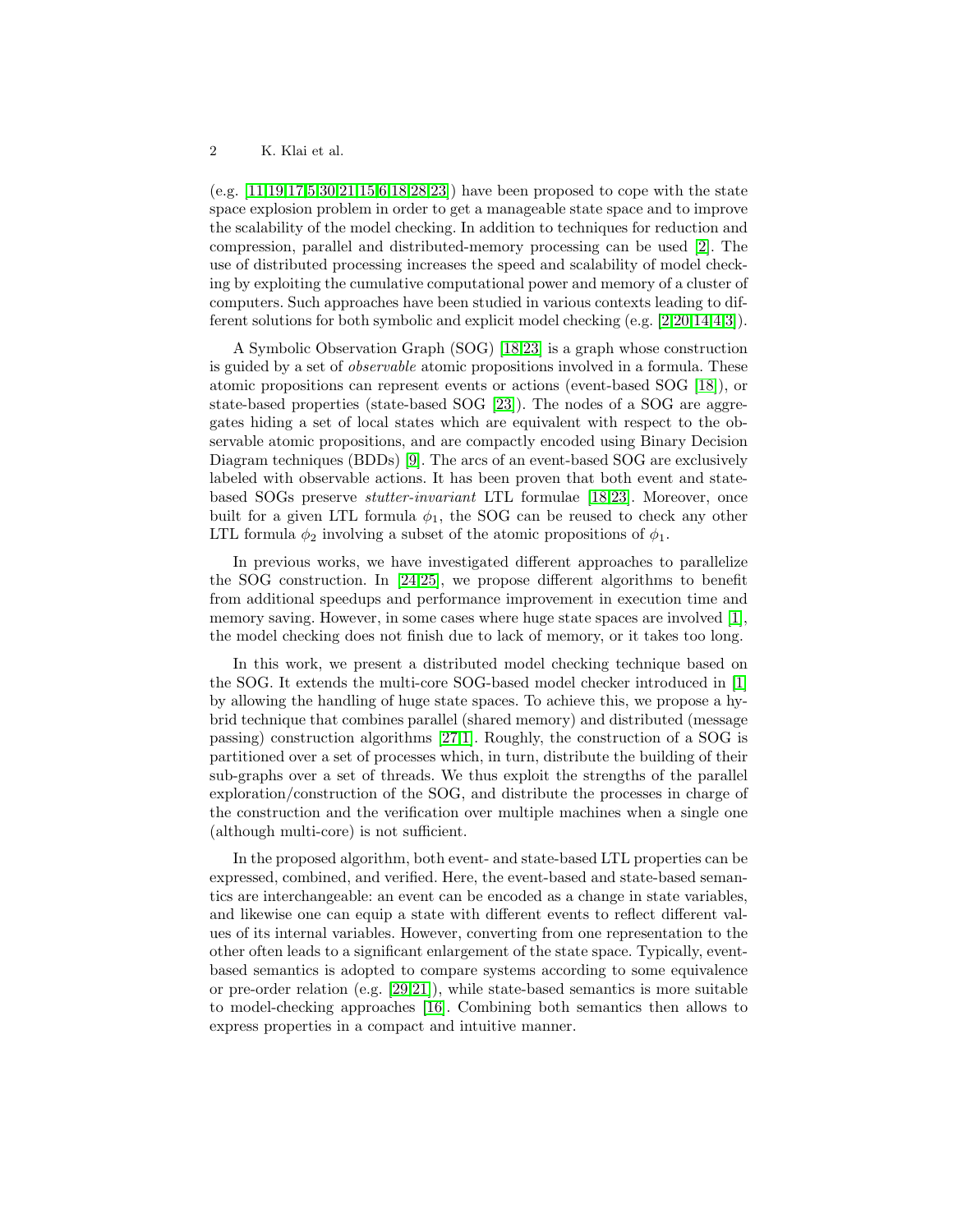The paper is structured as follows. First, we recall in Section 2 the notions of Kripke structures and hybrid LTL. Then, in Section 3, we introduce the event and state-based SOG. Section 4 describes the main contribution of the paper: a model checker based on the hybrid parallel construction of an event- and statebased SOG. The proposed approach is evaluated and compared to other related works in Section 5. Finally, Section 6 is dedicated to conclusion and perspectives.

# 2 Preliminaries

In this paper, we consider hybrid linear-time temporal logic (hybrid LTL) formulae where both state- and event-based atomic propositions can occur. Therefore, we chose to represent the semantics (behavior) of a system by a Labeled Kripke Structure (LKS). Next, we present their formal definition and semantics.

Definition 1 (Labeled Kripke Structure (LKS)). Let AP be a finite set of atomic propositions and Act be a set of actions. An LKS over AP is a 5-tuple  $\langle \Gamma, Act, L, \rightarrow, s_0 \rangle$  where:

- $-$  *Γ* is a finite set of states,
- $-I: \Gamma \rightarrow 2^{AP}$  is a labeling (or interpretation) function,
- $\to \subset \Gamma \times Act \times \Gamma$  is a transition relation, and
- $s_0 \in \Gamma$  is the initial state.

Definition 2 (Hybrid LTL). Given a set of atomic propositions AP and a set of actions Act, a hybrid LTL formula is defined inductively as follows:

- each member of AP ∪ Act is a formula,
- if  $\phi$  and  $\psi$  are hybrid LTL formulae, so are  $\neg \phi$ ,  $\phi \lor \psi$ ,  $X\phi$  and  $\phi U\psi$ .

Other temporal operators, e.g.  $F$  (eventually) and  $G$  (always) can be derived as follows:  $F\phi = true \cup \phi$  and  $G\phi = \neg F \neg \phi$ .

An interpretation of a hybrid LTL formula is an infinite run  $w = s_0 s_1 s_2 \dots$ (of some LKS), assigning to each state  $s_i$  a set of atomic propositions and a set of actions that are satisfied within that state. A  $p \in AP$  is satisfied by a state  $s_i$  if it belongs to its label (i.e.  $L(s_i)$ ), while an action  $a \in Act$  is said to be satisfied within a state  $s_i$  if it occurs from this state in w (i.e.  $(s_i, a, s_{i+1}) \in \rightarrow$ ). In our case, where a single action can occur at a time (i.e. interleaving model of concurrency), at most one action can be assigned to a state of a run.

We write  $w^i$  for the suffix of w starting from  $s_i$ . Moreover, we say that  $p \in s_i$ , for  $p \in AP \cup Act$ , when p is satisfied by  $s_i$ . The hybrid LTL semantics is then defined inductively as follows:

- $w \models p$  iff  $p ∈ s_0$ , for  $p ∈ AP ∪ Act$ ,
- $-v \models \phi \lor \psi$  iff  $w \models \phi$  or  $w \models \psi$ ,
- $w \models \neg \phi$  iff not  $w \models \phi$ ,
- $w \models X\phi \text{ iff } w^1 \models \phi \text{, and}$
- $w \models \phi U \psi$  iff  $\exists i \geq 0$  such that  $w^i \models \psi$  and  $\forall 0 \leq j < i$ ,  $w^j \models \phi$ .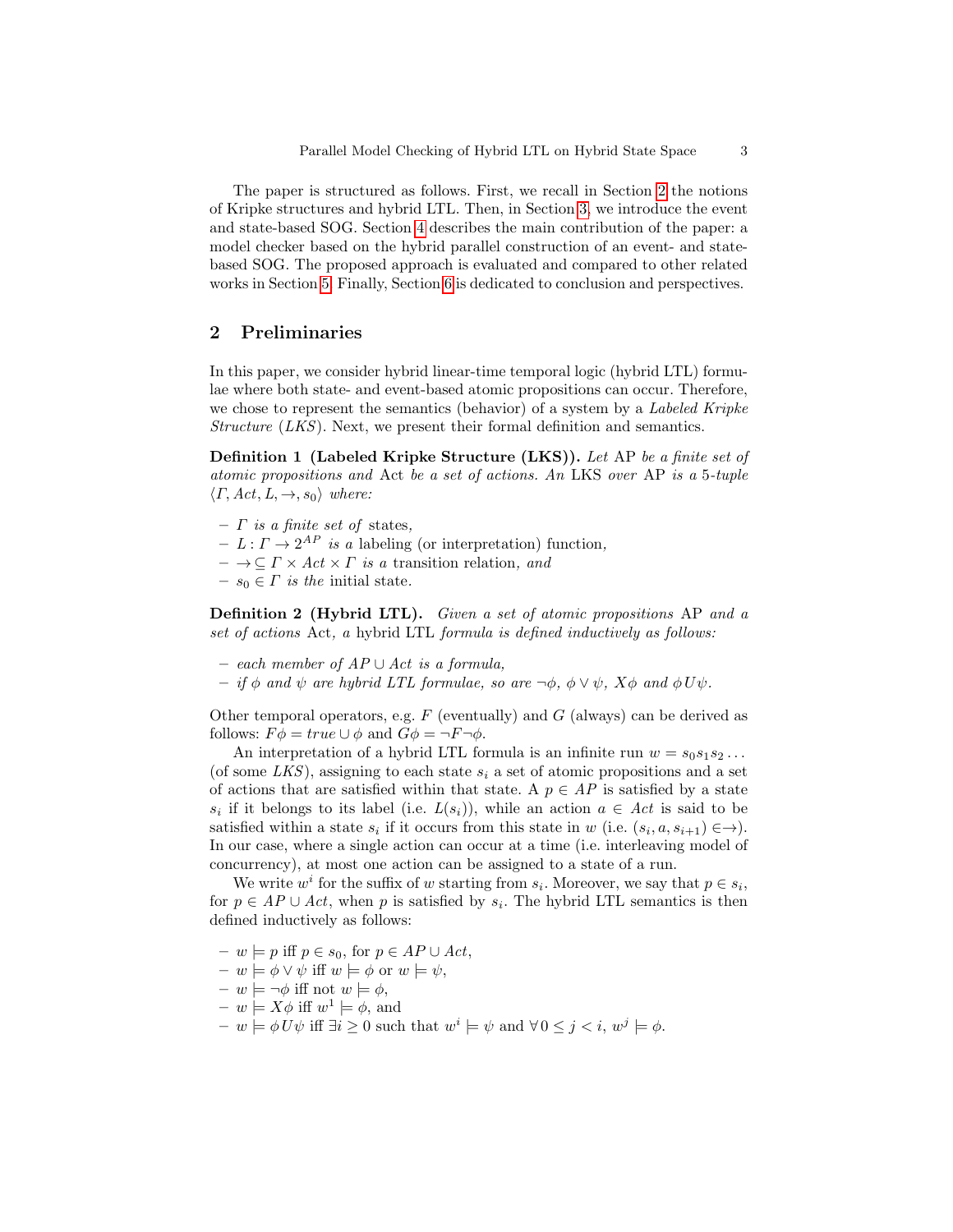Thus, an LKS K satisfies a hybrid LTL formula  $\varphi$ , denoted by  $K \models \varphi$ , iff all its runs satisfy  $\varphi$ .

It is well known that LTL formulae without the *next operator*  $(X)$ , denoted by  $LTL\setminus X$ , are invariant under the so-called *stuttering equivalence* [10]. Stuttering occurs when the same atomic propositions hold on two or more consecutive states of a given run. In the next section, we will use this equivalence relation to prove that event- and state-based SOGs preserve hybrid  $LTL \setminus X$  properties.

### 3 Event-Based and State-Based SOG

Symbolic Observation Graph (SOG) [23,18] is an abstraction of the reachability graph of concurrent systems. The construction of a SOG is guided by the set of atomic propositions occurring in the LTL formula to be checked. Such atomic propositions are called observed, while the others are unobserved. Nodes of the SOG are called aggregates, each of them is a set of states encoded efficiently using decision diagram techniques (e.g. LDD [7], a List-implementation of Multiway Decision Diagrams). Despite the exponential theoretical complexity of the size of a SOG (a single state can belong to several aggregates), its size is, in practice, much more reduced than the one of the original reachability graph.

The difference between the event-based and the state-based versions of the SOG ([18] and [23], respectively) is the aggregation criterion. In the event-based version, observed atomic propositions correspond to some actions of the system, and aggregates contain states that are connected by unobserved actions. On the other hand, in the state-based version, observed atomic propositions are Boolean state-based conditions, and aggregates regroup states with the same truth values of the observed atomic propositions.

In this section, we present the definition of an event-state based SOG which abstracts systems' behavior while preserving hybrid LTL formulae (i.e. both state- and action-based atomic propositions can be used within a same formula). In that sense, the construction of aggregates will depend on both a set of actions and state variables appearing as atomic propositions in the checked formula. Here, systems' behavior will be modeled as Labeled Kripke Structures  $(LKS)$ .

#### 3.1 Revisiting SOG for hybrid LTL

The adaptation of the SOG to hybrid LTL leads to new aggregation criteria: (1) two states belonging to a same aggregate must have the same truth values of the state-based atomic propositions of the formula; (2) for any state s in the aggregate, any state  $s'$  having the same truth values of the atomic propositions as s, and being reachable from s by the occurrence of an unobserved action, belongs necessarily to the same aggregate; and  $(3)$  for any state s in the aggregate, any state s' which is reachable from s by the occurrence of an observed action, is not a member of the same aggregate (even if it has the same label as s), unless it is reachable from another state  $s''$  of the aggregate by an unobserved action.

In the following, we present the formal definition of an aggregate and a SOG, according to a given LKS and the new aggregation criteria discussed above.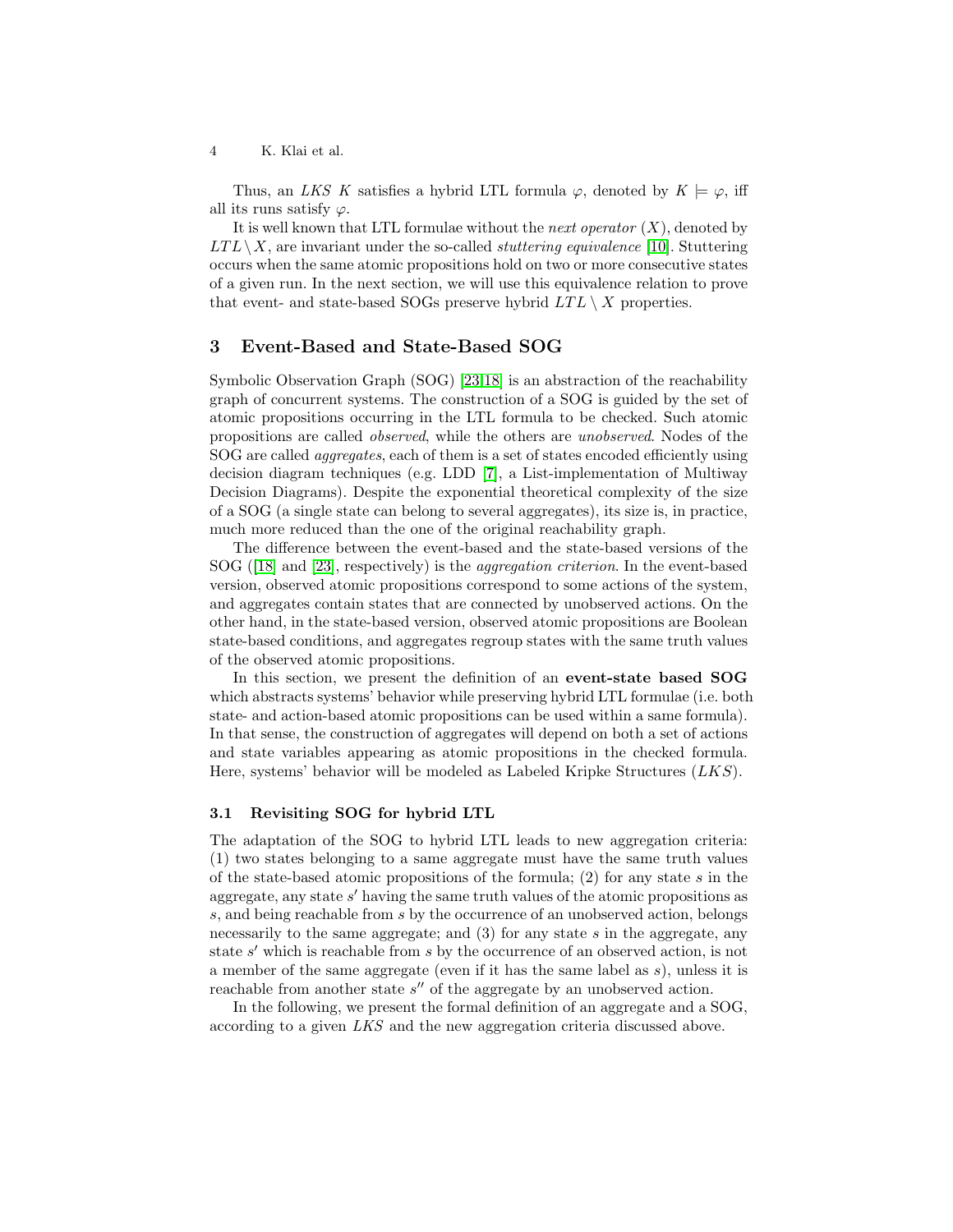Definition 3 (Event-State Based Aggregate). Let  $\mathcal{K} = \langle \Gamma, Act, L, \rightarrow, s_0 \rangle$ be an LKS over a set of atomic propositions AP, and Obs  $\subseteq$  Act be a set of observed actions of K. Then,  $UnObs = Act \setminus Obs$  denotes the set of unobserved actions. An aggregate a of K w.r.t. Obs is a triplet  $\langle S, d, l \rangle$  satisfying:

- $S \subseteq \Gamma$  where:
	- $\forall s, s' \in S, L(s) = L(s')$ ;
	- $\forall s \in S, (\exists (s', u) \in \Gamma \times UnObs \mid L(s') = L(s) \land s \xrightarrow{u} s') \Rightarrow s' \in S;$
	- $\forall s \in S, ((\exists (s', o) \in \Gamma \times Obs \mid s \stackrel{o}{\rightarrow} s') \land (\nexists (s'', u) \in S \times UnObs \mid L(s'') =$  $L(s') \wedge s'' \xrightarrow{u} s') \Rightarrow s' \notin S.$
- $-d \in \{\text{true}, \text{false}\}; d = \text{true}$  iff S contains a dead state.
- $l \in \{true, false\}; l = true \iff S \text{ contains an unobserved cycle.}$

Before defining event-state based SOGs, let us define the following operations:

–  $\mathsf{SAT}_{\mathsf{AP}}(S)$ : for a set of states  $S \subseteq \Gamma$  with the same labels (i.e. such that  $L(s) = L(s')$ , for any  $s, s' \in S$ , returns the set of states that are reachable from any state in S by a sequence of unobserved actions, and which have the same value of the atomic propositions as S. It is defined as follows:

$$
\mathsf{SAT}_{\mathsf{AP}}(S) = \left\{ s'' \in \Gamma \, \middle| \, \exists s \in S, \exists \sigma \in UnObs^*, s \xrightarrow{\sigma} s'' \land \forall s' \in \Gamma, \forall \beta \text{ prefix of } \sigma, s \xrightarrow{\beta} s' \Rightarrow L(s) = L(s') \right\}
$$

– Out(a, t): returns, for an aggregate  $a = \langle S, d, l \rangle$  and action t, the set of states that are reachable from some state in  $a$  by firing  $t$ . It is defined as follows:

$$
\text{Out}(a, t) = \begin{cases} \text{if } t \in Obs & \{s' \in \Gamma \mid \exists s \in S, s \xrightarrow{t} s'\} \\ \text{if } t \in UnObs \{s' \in \Gamma \mid \exists s \in S, s \xrightarrow{t} s' \land L(s) \neq L(s')\} \end{cases}
$$

 $-$  Out<sub> $\tau$ </sub>(a): returns, for an aggregate a, the set of states whose label is different from the label of any state of a, and which are reachable from some state in a by firing unobserved actions. It is defined as follows:

$$
\mathsf{Out}_{\tau}(a) = \bigcup_{t \in UnObs} Out(a, t)
$$

– Part<sub>AP</sub>(S): returns, for a set of states  $S \subseteq \Gamma$ , the set of subsets of S that defines the smallest partition of  $S$  according to the labeling function  $L$ . It is defined as follows:

 $\mathsf{Part}_{\mathsf{AP}}(S) = \{S_1, S_2, \dots, S_n\} \Leftrightarrow S = \bigcup_{i=1}^n S_i : \forall i \in \{1..n\}, \forall s, s' \in S_i, L(s) = \emptyset$  $L(s') \wedge \forall s \in S_i, \forall s' \in S_j, j \neq i, L(s) \neq L(s')$ 

Now we are able to define the symbolic observation graph for hybrid LTL.

**Definition 4 (Event-State Based SOG).** Let  $\mathcal{K} = \langle \Gamma, Act, L, \rightarrow, s_0 \rangle$  be an LKS over a set of atomic propositions AP, and  $Obs \subseteq Act$  be a set of observed actions of K. The SOG associated with K, over AP and Obs, is an LKS  $\mathcal{G} =$  $\langle A, Obs \cup \{\tau\}, L', \rightarrow', a_0 \rangle$  where: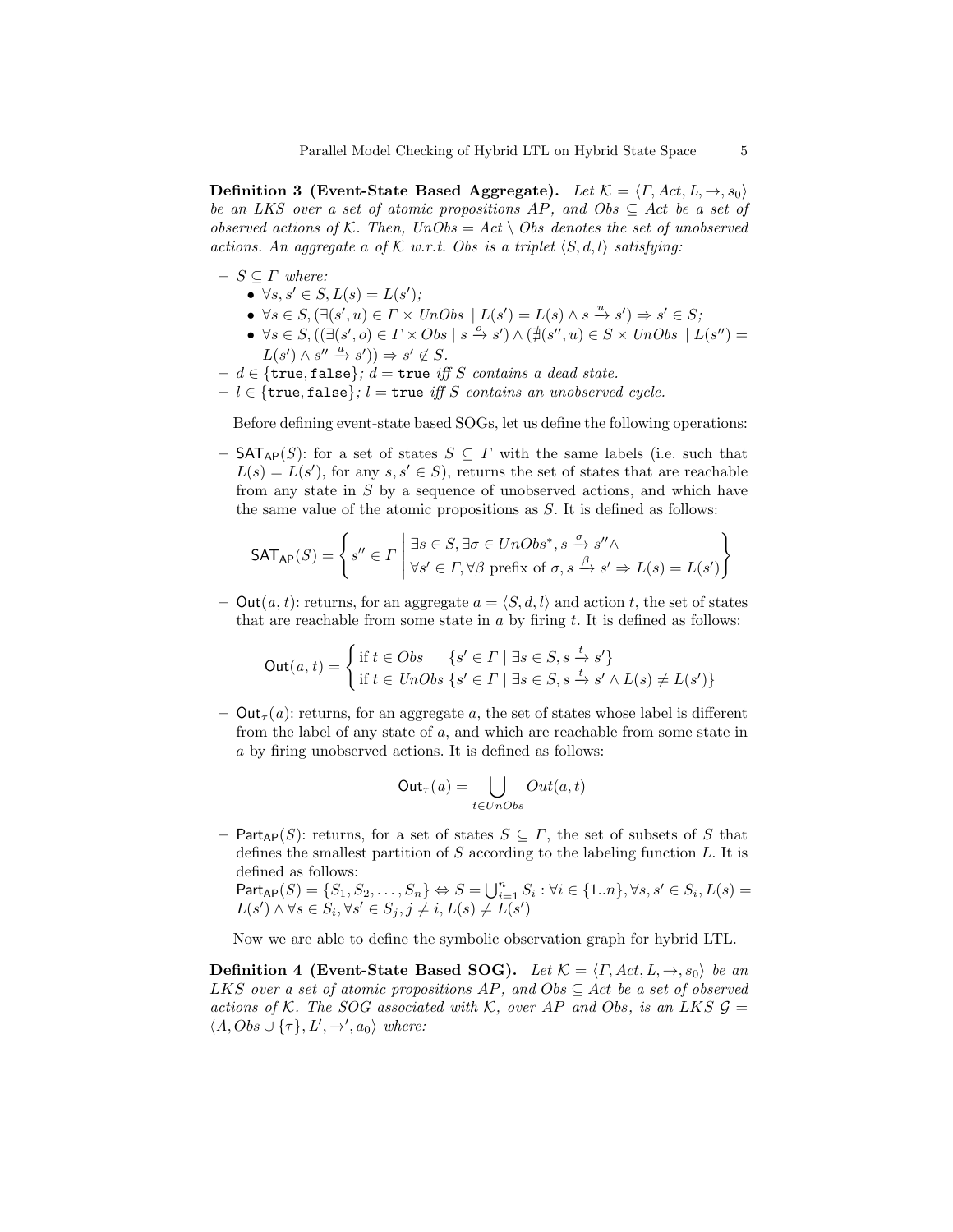- 6 K. Klai et al.
- 1. A is a nonempty finite set of aggregates satisfying:
	- $\forall a \in A, \ \forall t \in Obs, \forall o_i \in \mathsf{Part}_{\mathsf{AP}}(\mathsf{Out}(a, t)), \exists a' \in A \ s.t. \ a'.S = \mathsf{SAT}_{\mathsf{AP}}(o_i)$
	- $\forall a \in A, \ \forall o_i \in \mathsf{Part}_{\mathsf{AP}}(\mathsf{Out}_{\tau}(a)), \exists a' \in A \ s.t. \ a'.S = \mathsf{SAT}_{\mathsf{AP}}(o_i)$
- 2. L':  $A \rightarrow 2^{AP}$  is a labeling function s.t.  $L'(a = \langle S, d, l \rangle) = L(s)$  for  $s \in S$ ;
- 3.  $\rightarrow' \subseteq A \times Act \times A$  is the action relation where:
	- $(a, t, a') \in \rightarrow' \Leftrightarrow (t \in Obs \land \exists o_i \in \mathsf{Part}_{\mathsf{AP}}(\mathsf{Out}(a, t)) \ s.t. \ \mathsf{SAT}_{\mathsf{AP}}(o_i) = a'.S)$
	- $(a, \tau, a') \in \rightarrow' \Leftrightarrow (\exists o_i \in \mathsf{Part}_{\mathsf{AP}}(\mathsf{Out}_{\tau}(a)) \ s.t. \ \mathsf{SAT}_{\mathsf{AP}}(o_i) = a'.S)$
- 4.  $a_0$  is the initial aggregate s.t.  $a_0 = \text{SAT}_{AP}(\{s_0\})$

The finite set of aggregates A of the SOG is defined in a complete manner such that the necessary aggregates are represented. The labeling function gives to any aggregate of the SOG, the same label as its states. Point 3 defines the action relation: there exists an arc, labeled with an observed action t (resp.  $\tau$ ), from a to  $a'$  iff  $a'$  is obtained by saturation (using  $SAT_{AP}$ ) on a set of equally labeled reached states  $Out(a, t)$  (resp.  $Out_{\tau}(a)$ ) by the firing of t (resp. any unobserved action) from states in a. Finally, point 4 characterizes the initial aggregate.

Figure 1(b) illustrates an event-state based SOG corresponding to the LKS of Figure 1(a). This SOG consists of 4 aggregates  $\{a_0, a_1, a_2, a_3\}$  and 4 edges. The initial aggregate  $a_0$  is obtained by adding the initial state  $s_0$  of the LKS, and any state labeled similarly to  $s_0$  that is reachable from it by unobserved sequences of actions. Hence,  $a_0$  contains the states  $s_0$  and  $s_4$ . State  $s_2$ , which is reachable from  $s_0$  by an observed action  $o_1$ , is excluded from  $a_0$  and belongs to  $a_1$ . The same holds for  $s_6$  which is reachable from  $s_4$  by  $o_1$  and belongs to the aggregate  $a_2$ . State  $s_3$  (resp.  $s_7$ ) is added to  $a_1$  (resp.  $a_2$ ) because it has the same label as  $s_2$  (resp.  $s_6$ ) and it is reachable from it by an unobserved action.

According to Definition 4, the SOG associated with an LKS is unique. Thus, by considering the coarsest possible partition of homogeneous successor aggregates, aggregates  $a_1$  and  $a_2$  in Figure 1(b) will be merged into a unique aggregate since they have the same label. Note that SOGs can also be nondeterministic since, for instance, an aggregate can have several successors with  $\tau$  (i.e. when the reached states, by  $\tau$ , have different labels).

#### 3.2 Checking stuttering invariant properties on SOGs

The equivalence between checking a given stuttering invariant formula (e.g.  $LTL\setminus$ X formula) on the new adapted SOG, and checking it on the original reachability graph is ensured by the preservation of maximal paths (i.e. finite paths leading to a dead state and infinite paths).

Note that a SOG preserves the observed traces of the corresponding model, thus it preserves the infinite runs involving infinitely often observed transitions. Then, the truth value of the state-based atomic propositions occurring in the formulae is visible on the SOG by labeling each aggregate with the atomic propositions labeling of (all) its states. Moreover, the d and l attributes of each aggregate allow detecting deadlocks and livelocks (unobserved cycles), respectively. The detection of the existence of dead states and cycles inside an aggregate is performed using symbolic operations (decision diagram-based operations) only.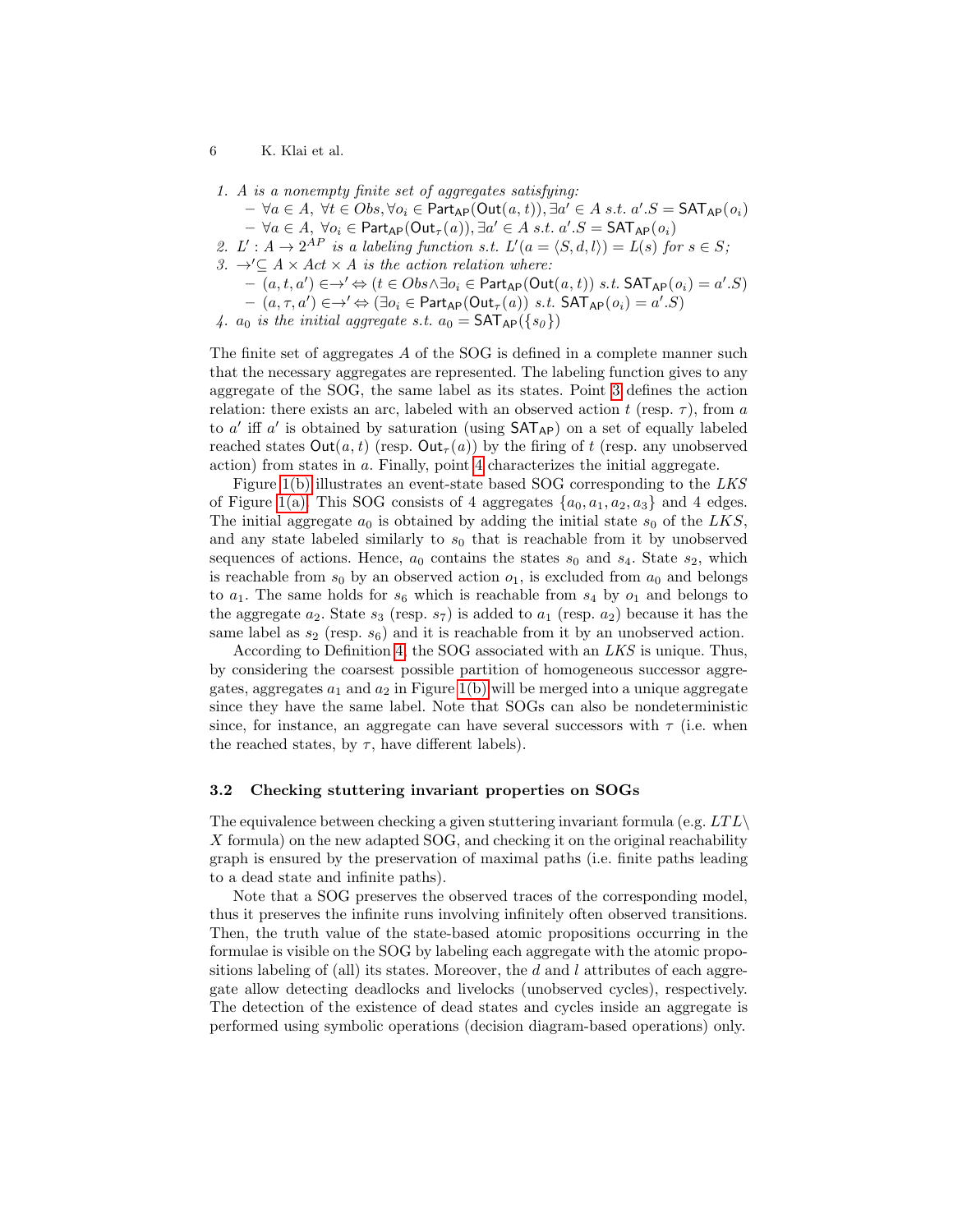

Fig. 1. An LKS and its SOG

We can now establish that an LKS satisfies a hybrid  $LTL\setminus X$  formula iff the corresponding SOG does. The reader can find the proof of Theorem 1 in [27].

**Theorem 1.** Let  $K$  be an LKS and  $G$  be the corresponding SOG over Obs and AP. Let  $\varphi$  be a hybrid LTL \ X formula on a subset of Obs  $\cup$  AP. Then  $\mathcal{K} \models$  $\varphi \Leftrightarrow \mathcal{G} \models \varphi.$ 

# 4 Hybrid LTL model checker based on the SOG

In this section, we propose an on-the-fly parallel/distributed LTL model checking approach based on the event-state based SOG. Here, our aim is to compute the synchronized product between the automaton modeling the negation of the hybrid LTL formula with the SOG  $(LKS)$ , and check its emptiness on-the-fly.

For this purpose, a dedicated process, called model checker process is created (see Figure 2). It builds the Büchi automaton of the formula negation, and then it initiates the parallel construction of the SOG simultaneously with the model checking process (i.e. computation of the synchronized product and the emptiness check). Note that this process performs model checking sequentially, while SOG construction is distributed.

Regarding the construction of the SOG, it is performed by running several processes, where each process consists of several threads. The partitioning of the building of the SOG is performed at the process level, where the load balancing between processes is performed statically by using a hash function. On the other hand, the partitioning of each part of the graph, for a given process, is performed at the thread level by using a dynamic load balancing function.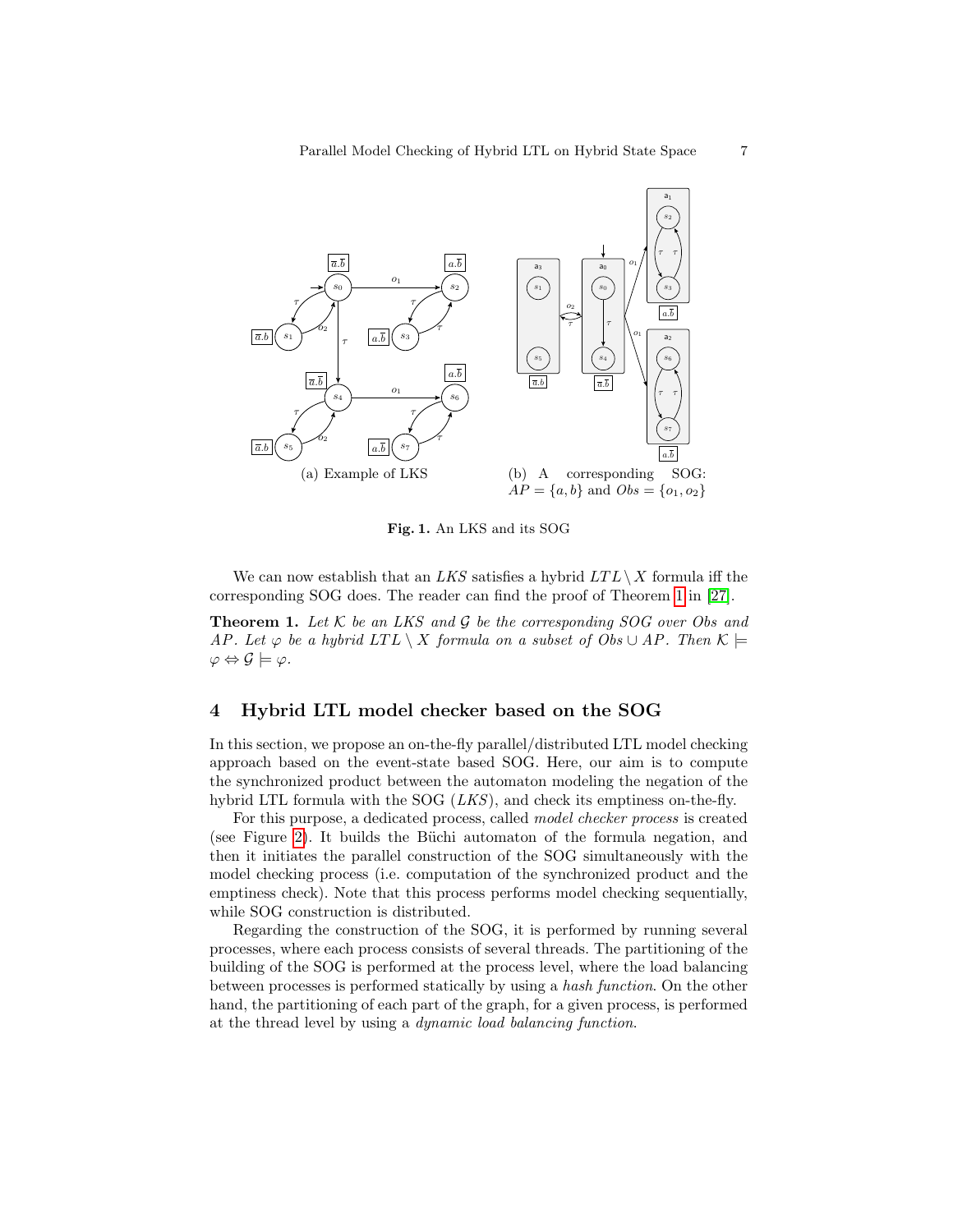Since every process has its own memory, during the computation of the synchronized product the model checker process asks builder processes for an aggregate: (1) whether it contains a livelock (unobserved cycle) or a deadlock state, and (2) in the memory of which process its successors are stored. The model checker process does not require to receive the LDD structure from builder processes, but rather it receives just a unique identifier for every aggregate. This allows to reduce the size of exchanged messages between the model checker process and the builder ones, as the size of an aggregate can be huge. To do so, we use the hash function MD5 [12], which is also used to decide where an aggregate will be stored during the construction of the SOG. That is, the same function is used to statically balance the load of aggregates construction on builder processes.

In order to illustrate how the model checker process retrieves information about a SOG from builder processes, we consider the SOG sample described in Figure 3(a). Let us assume that we have three builder processes, and that the static load balancing produces three graphs as illustrated in Figure 3(b). In



Fig. 2. Algorithm of the model checker process

this figure, a dotted node of a graph in a process i corresponds to an aggregate such that its LDD structure is not stored by process  $i$ . Process  $i$  stores only its MD5 value (its unique identifier) and the identity of the process that should store it. For instance, in the graph built by process 1, there is only the aggregate  $q_a$ that is stored with its LDD structure by process 1. For the two other aggregates



Fig. 3. Illustration of builder processes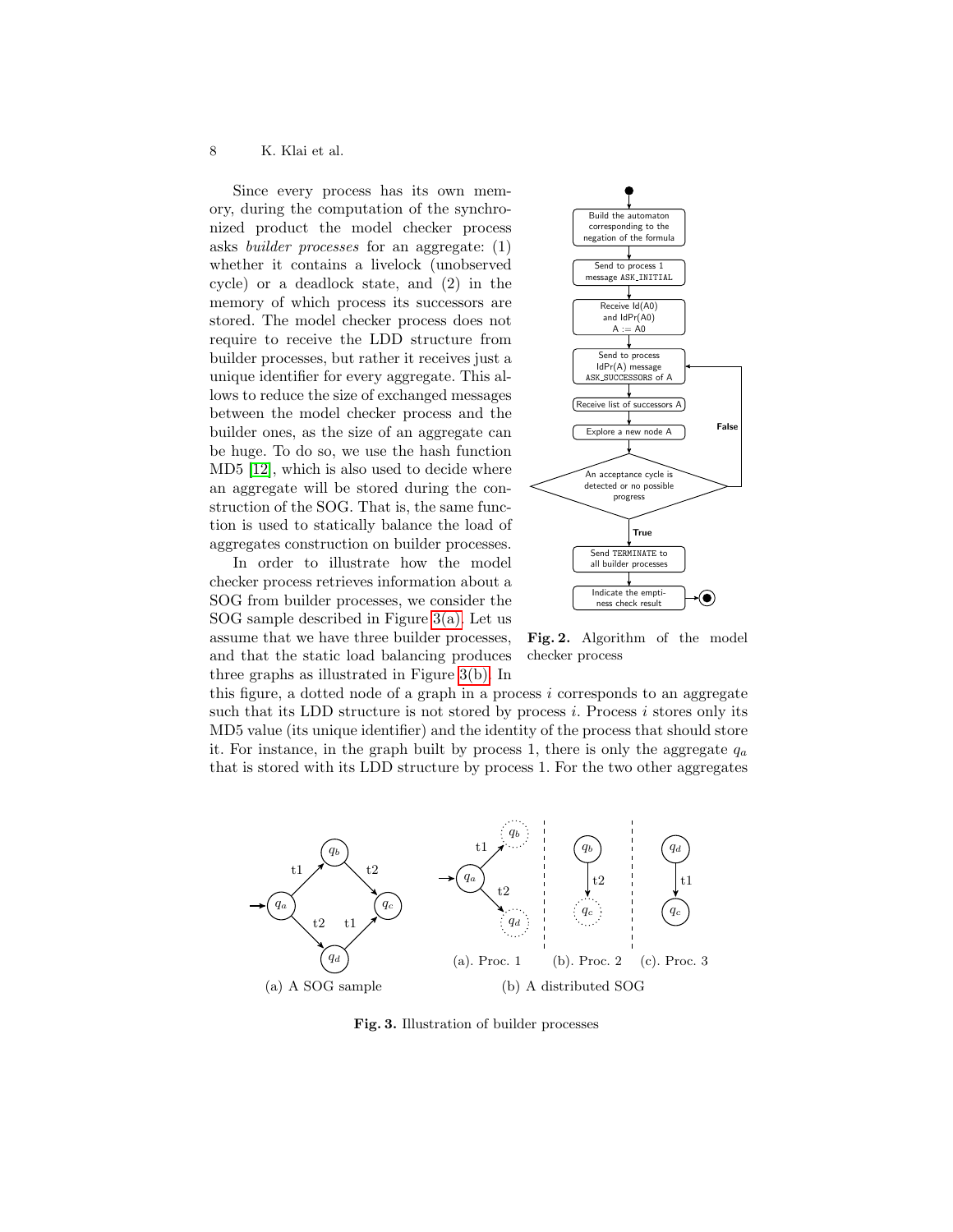$q_b$  and  $q_d$ , only their MD5 values are stored. Indeed,  $q_b$  is stored in the memory of process 2, while  $q_d$  and  $q_c$  are stored in the memory of process 3.

With the above in mind, we next describe the algorithm of the model checker process shown in Figure 2. The process starts by requesting from process 1 the initial aggregate. The builder process gets as an answer its MD5 value. When the model checker asks the successors of an aggregate, it sends its request to the process storing the aggregate. For instance, for the SOG of Figure 3(b), when the builder process wants to explore the successors of the initial aggregate, it sends a request to the builder process 1. As an answer to this request, the model checker process should get the MD5 values of aggregates  $q_b$  and  $q_d$ , and the identities of the processes storing these successors. Following the same approach, in order to get the successors of  $q<sub>b</sub>$ , the model checker process will send its request to process 2. The termination is fully managed by the model checker process, since it may request information from builder processes even if they terminate the SOG construction. In fact, termination is achieved when the model checker process detects an acceptance run or when it is not possible to progress in the computation of the synchronization product, i.e. the result is an empty set.

Now we describe the algorithm of builder processes (see Figure 4). The process starts by creating several threads. One of them is dedicated for communication with other processes, while the others operate in a loop as follows. At each iteration, it pops a set of markings from which it builds an aggregate. The latter is canonicalized  $[26]$  (i.e. aggregates a and  $a'$  are equals iff they have the same canonical representation), then through a hash function the thread determines if the computed aggregate should be stored by its process or to be sent to another builder process. In order to minimize communication cost, only markings of the canonicalized version of an aggregate are sent. Function  $idPr(A)$  returns the process identity that has to store the aggregate A. If an aggregate should be sent to another process, only its hash identifier is stored by the current process. Note



Fig. 4. Algorithm of builder processes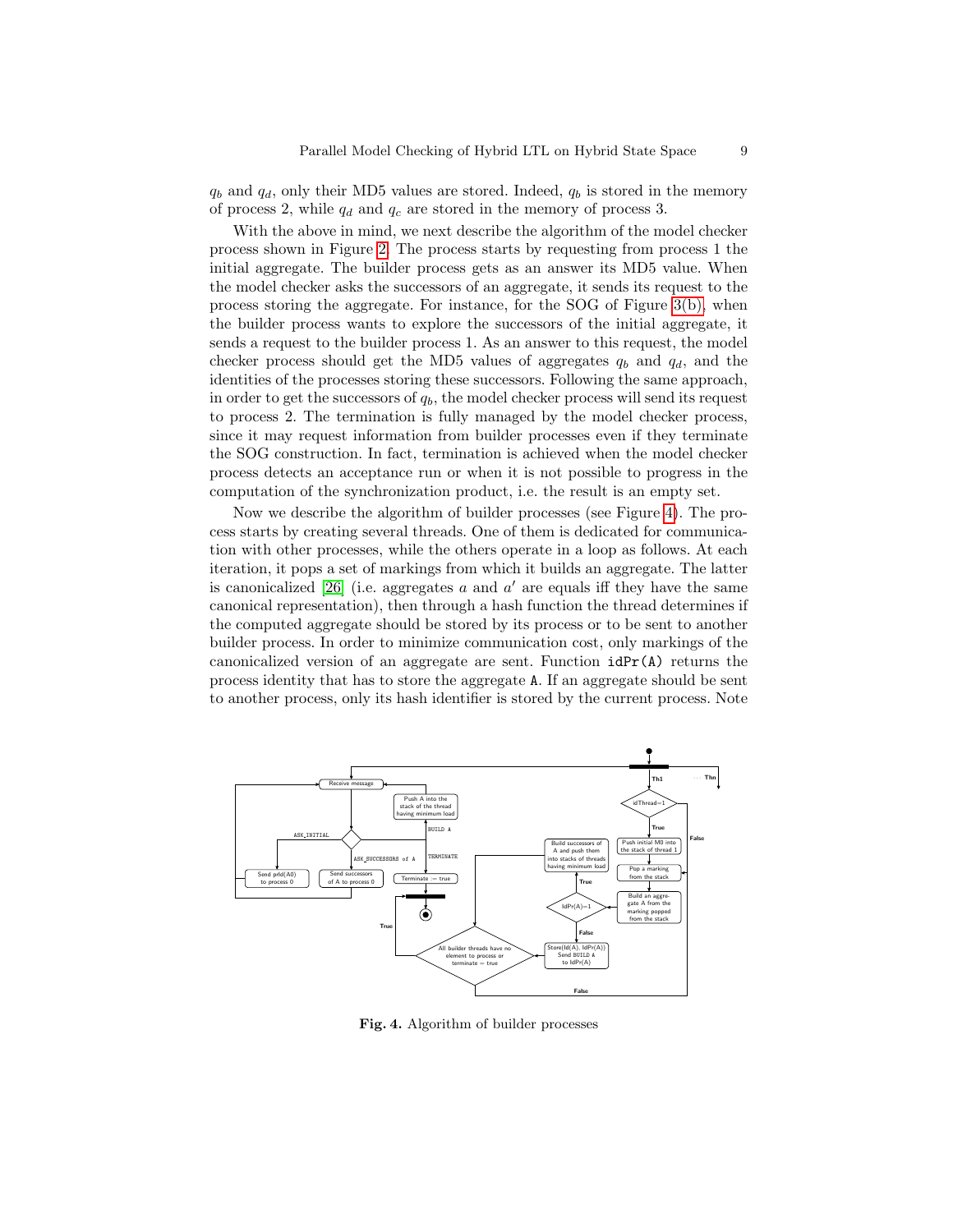that only thread 1 of the first builder process has to initiate the construction of the distributed SOG by pushing an initial marking into its stack.

Different messages can be received by a builder process from the model checker process. We use the function Receive (TAG, message,  $\theta$ ) to receive a message of type TAG from process with ranking 0. Function Send(TAG, message,  $\theta$ ) allows for sending a message of type TAG to process with ranking 0. A builder process can receive the following types of messages from a model checker process:

- Message ASK INITIAL corresponds to a request from the model checker process to get the MD5 value and the identity of the process storing the aggregate. This message is only received by the master builder process.
- Message ASK SUCCESSORS corresponds to a request from the model checker process to get the list of successors of the aggregate having the MD5 value specified in the message. Also, information about divergence and deadlocks related to this aggregate are concerned.
- Message TERMINATE is sent by the model checker process in order to terminate builder processes. This message is sent when the model checker process has already performed the emptiness check.

# 5 Implementation and Experiments

The implementation of the hybrid model checker is based on the Spot library [13]: an object-oriented model checking  $C++$  library that offers a set of building blocks to develop LTL model checkers based on the automata-theoretic approach.

Experiments were performed on the Magi cluster [\(http://magi.univ-paris13.](http://magi.univ-paris13.fr/wiki/) [fr/wiki/\)](http://magi.univ-paris13.fr/wiki/) of University Sorbonne Paris Nord and on the Grid'5000 network [8]. For the former, we used the partition COMPUTE which has 40 processors (two Intel Xeon E5-2650 v3 at 2.30GHz) connected by an InfiniBand network, and 64GB of RAM. For the latter, we used the gros cluster composed of 124 processors connected by a 25 Gbps Ethernet network, and 96GB of RAM.

A total of 5 models from the Model Checking Contest [\(https://mcc.lip6.fr/](https://mcc.lip6.fr/models.php) [models.php\)](https://mcc.lip6.fr/models.php) were used in our experiments: Philosophers (philo), RobotManipu $lation(robot), SwimmingPool$  (spool), *CircularTrains* (train), and *TokenRing* (tring). Due to lack of space, we show only some of these figures. The reader can find the files needed to reproduce our experiments and all the figures at [https://up13.fr/?G8tMFVS2.](https://up13.fr/?G8tMFVS2) Experiments on models philo and train were performed on Grid'5000, while for the other models they were on Magi.

We measured the time (in seconds) consumed by the verification of 200 random formulae by progressively increasing the number of processes and cores. For this, we set a timeout of 10 minutes.  $LTL \setminus X$  formulae were generated by the tool randltl (provided by Spot), and filtered into 100 satisfied and 100 violated properties. In the following, the figures are presented using a logarithmic scale, where each point represents a formula (green if satisfied and red if violated).

First, we compared the performance of our hybrid model checker (pmc-sog) when using only one process (multi-core execution) and several processes. Figure 5 shows the performance comparison when using 16 cores and 1, 2 and 4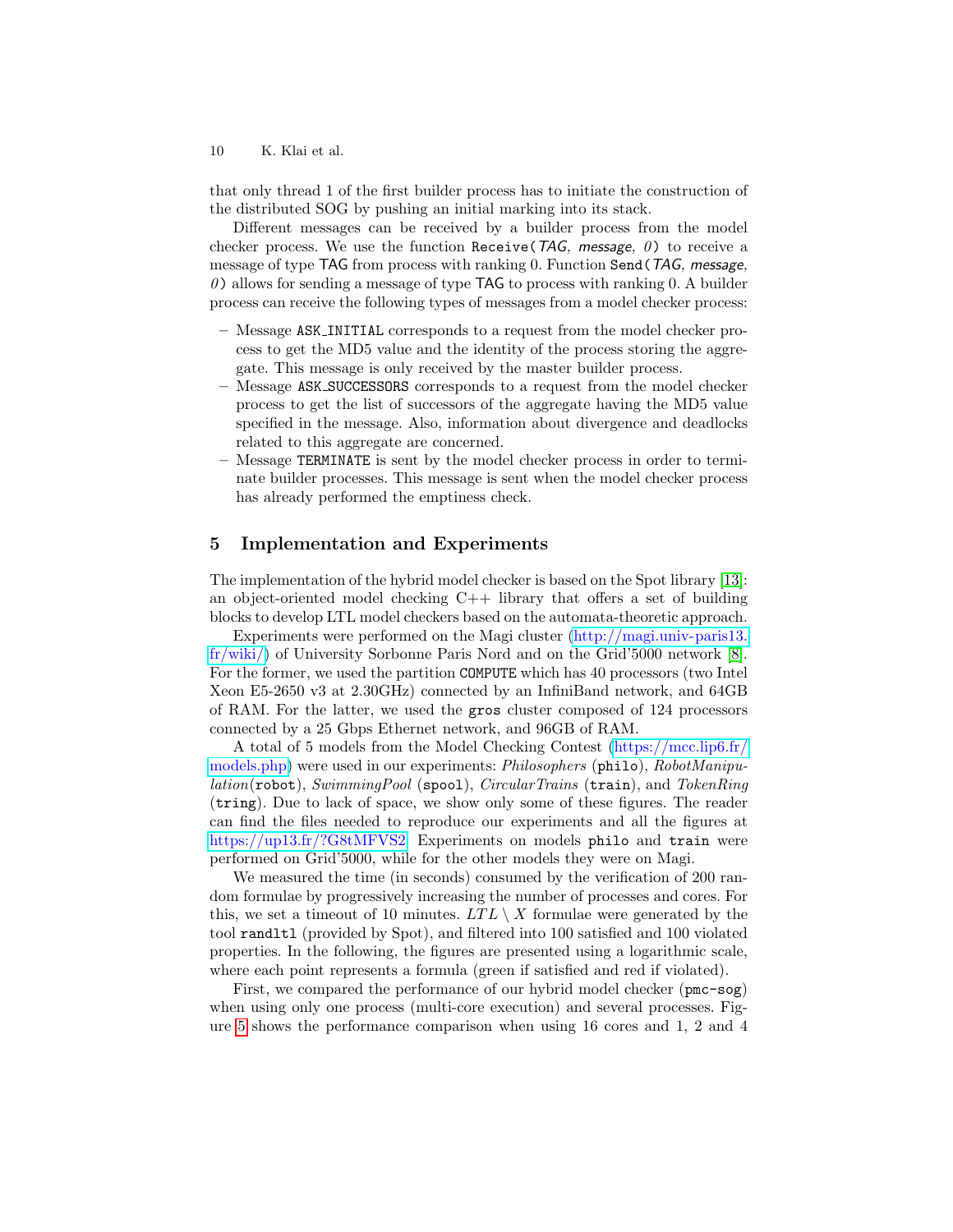

Fig. 5. Comparison of performances in pmc-sog by increasing the number of processes

processes with models tring10 and philo10 as inputs. Observe that the hybrid execution outperforms the multi-core one, and the verification performance is improved by using more processes despite the induced communication overhead.

Then, we performed a comparison between our tool (pmc-sog) and the LTSmin model checker [22]. LTSmin [\(https://ltsmin.utwente.nl/\)](https://ltsmin.utwente.nl/) is an LTL/CTL/ $\mu$ calculus model checker that accepts inputs in different modeling formalisms, e.g. PNML, UPPAAL, DiVinE. For sake of simplicity, we choose the traditional place/transition Petri nets in PNML format, thus we run pnml2lts-mc in our experiments since it is the LTSmin frontend that performs LTL model checking for PNML models. We also adopted the DFS (Depth-First Search) algorithm for all approaches. It is worth noting that we only used formulae whose atomic propositions are based on states because LTSmin is a state-based model checker.

We keep all the parameters across the different model checkers the same. Tuning these parameters on a per-model basis could give faster results, however it would hide the real performance gains obtained by parallelization. We also avoid resizing of the state storage in all cases by increasing the initial hash table size enough for all benchmarked input models.

We show in Figures 6 and 7 a selection of our experimental results. As we can observe, our approach performs better than LTSmin for big models (i.e. robot50, spool5). For instance, LTSmin could not verify 96 formulae of robot50 due to timeout, lack of memory or unknown errors. On the other hand, pmc-sog could not verify 49 formulae. We also note that LTSmin has a better performance for small models (i.e. philo10, train12). Indeed, at the right of each figure the number of states explored by LTSmin during the verification of each formula, confirms this observation. For the model robot50, LTSmin explores  $3.64 \times 10^9$ states on average for verifying violated formulae, and  $2.56 \times 10^9$  states on average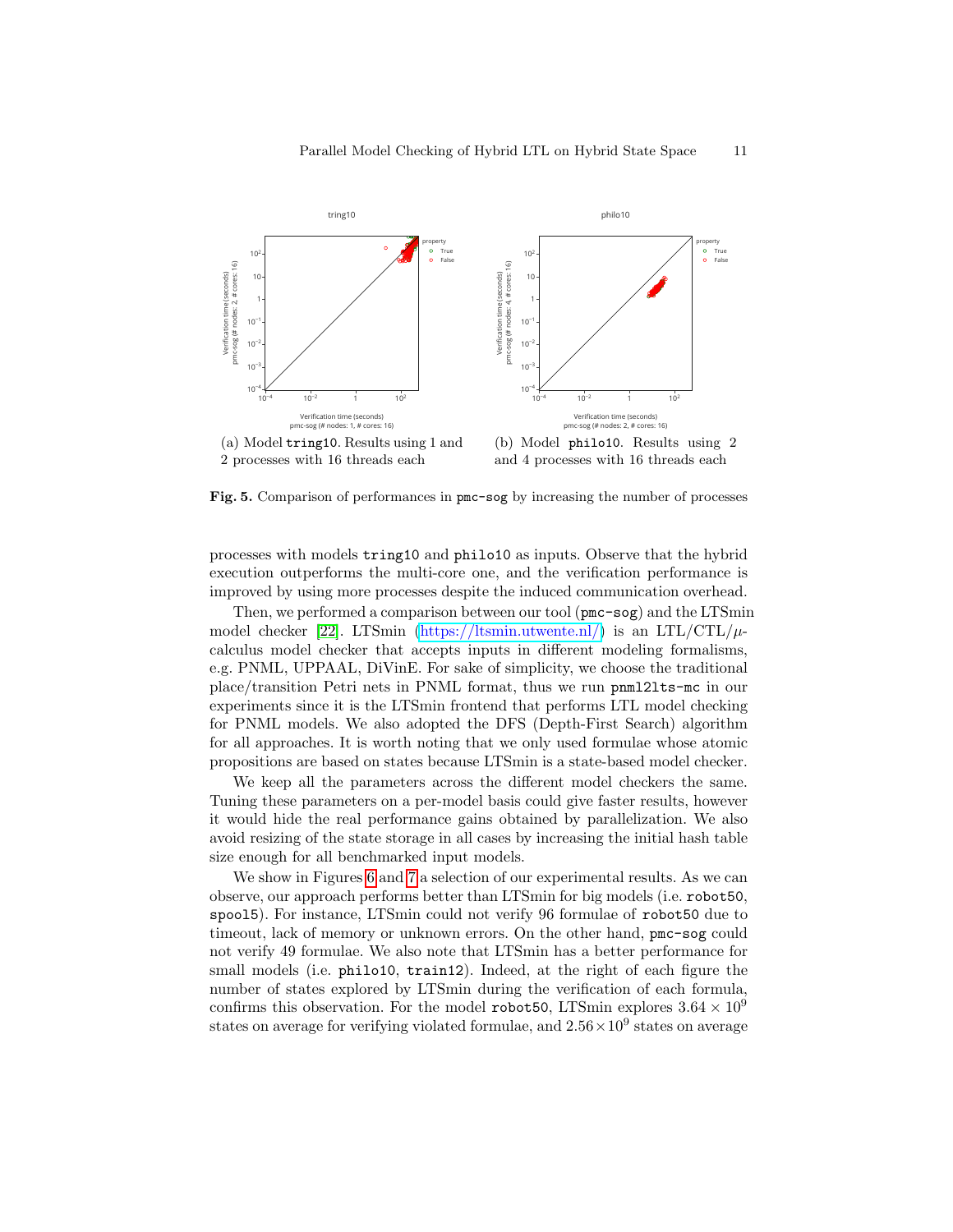

Fig. 6. Comparison of pmc-sog and pnml2lts-mc in big models

for verifying satisfied properties. On the other hand, for the model train12, LTSmin explores  $4.94 \times 10^3$  states on average for verifying violated formulae, and  $2.22 \times 10^3$  states on average for verifying satisfied properties. This disparity w.r.t. explored states allows LTSmin to quickly verify properties on small models. In this case, the performances of our tool are reduced due to the communication overhead induced by the increase of the number of processes (contrary to LTSmin that does not require any communication since it is a multi-core tool), as well as the time consumed by MD5 computation, the construction and the reduction of the SOG aggregates. Besides, our tool outperforms LTSmin for bigger models since more space memory in total is allocated by the operating system to the tool, and the storage of a SOG is split over processes. Thus, processes can be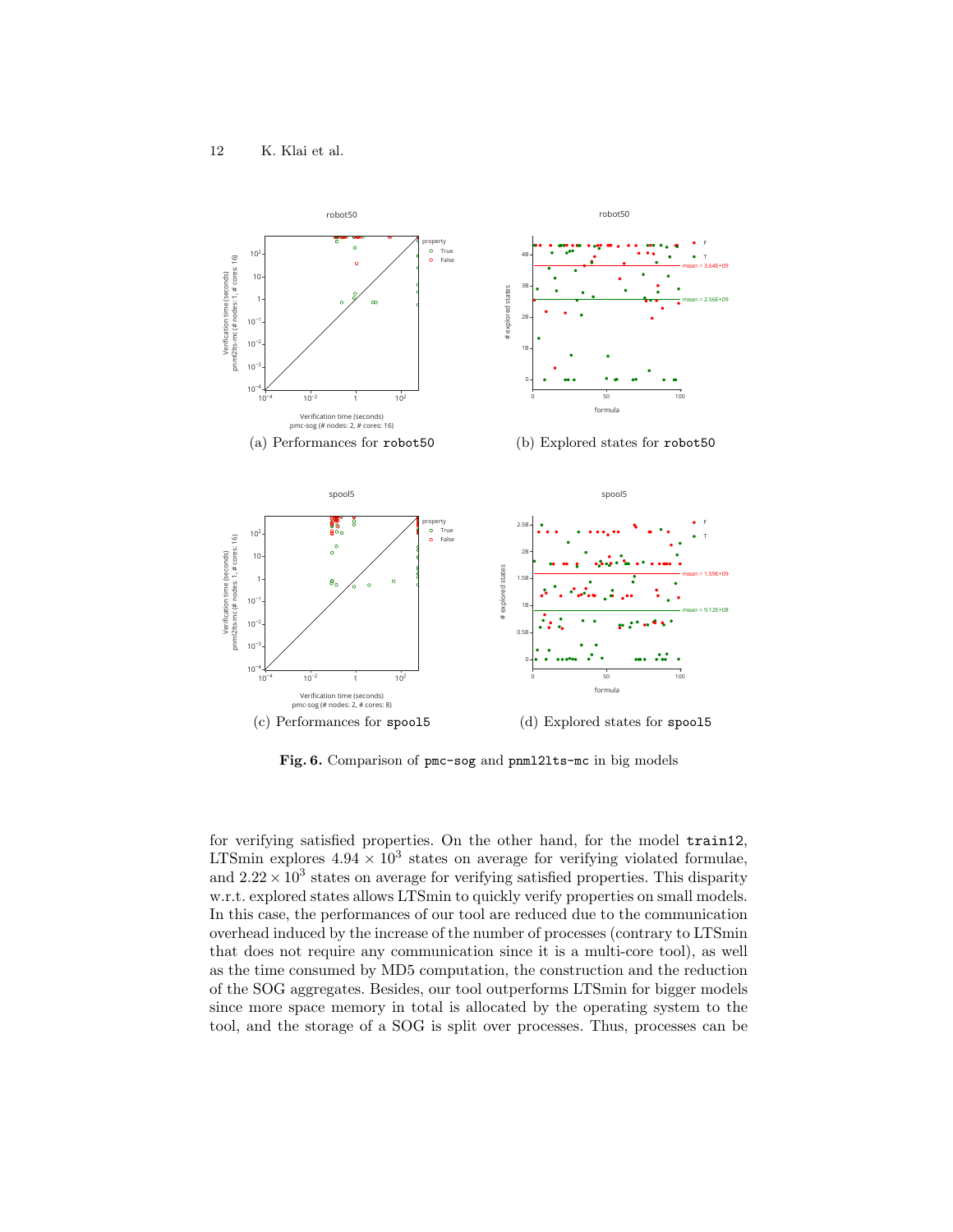

Fig. 7. Comparison of pmc-sog and pnml2lts-mc in small models

speedier as they manage less memory space to store parts of the SOG, or they can terminate the model checking while LTSmin cannot due to lack of memory.

To improve our tool performances against relatively small models, we could use some heuristics to stop the local computation of an aggregate, and prioritize the building of the synchronized product and the search for an accepting cycle. A possible heuristic could be a predefined threshold (parameter of our tool) defining the maximum number of states per aggregate. Once this threshold is reached for a current aggregate, its construction is stopped (i.e. split the aggregate). In this case, some aggregates would be connected by a  $\tau$  transition (i.e. unobserved).

As a preliminary deduction, no model checker has an absolute advantage over the other: our model checker is the fastest for checking properties that require to explore a large number of states, while LTSmin performs better for cases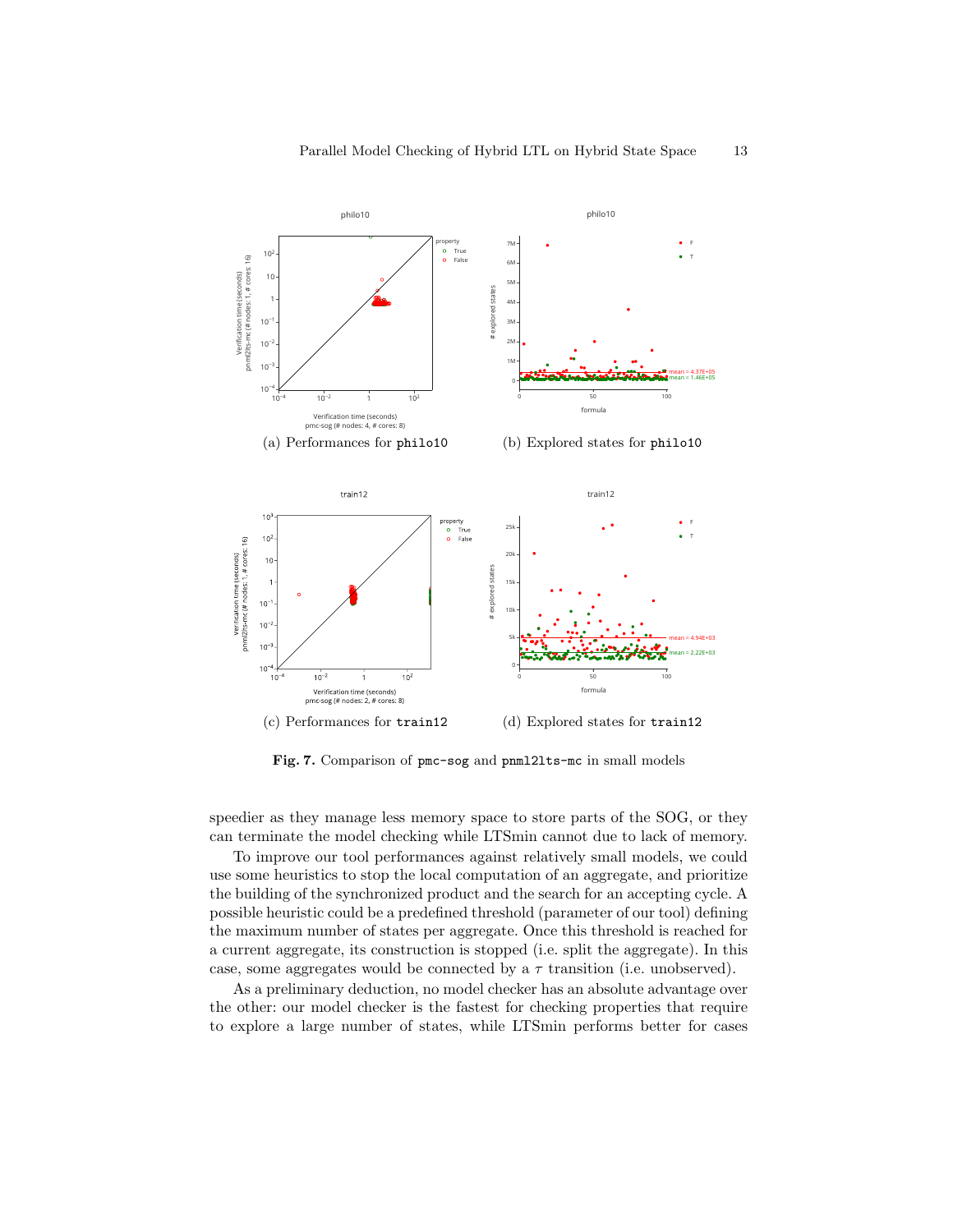requiring less states to explore. Finally, it is important to emphasize that our tool is still a prototype and its results should be confirmed by more testing and improving some of its aspects.

# 6 Conclusion

In this paper, we proposed a hybrid parallel model-checker approach for eventand state-based  $LTL\setminus X$  logic. This approach targets both distributed and shared memory architectures, and operates on a hybrid representation of the state space called SOG. Preliminary results of experiments on state-based formulae (only) show that our approach is competitive in comparison with the LTSmin parallel model checker. Our approach has the advantage to handle event- and statebased  $LTL \setminus X$ , allowing to make formulae containing state and action atomic propositions. This allows to express simple properties intuitively, leading to a smaller state space to explore during the verification process. We plan to pursue the evaluation of our prototype on real word examples and against other model checking tools. Also, many improvements of our algorithm will be investigated, e.g. heuristics to increase efficiency for small models, parallelize the emptiness check, combine symbolic representation and partial order reduction, etc.

## References

- 1. Abid, C.A., Klai, K., Arias, J., Ouni, H.: SOG-based multi-core LTL model checking. In: ISPA/BDCloud/SocialCom/SustainCom. pp. 9–17. IEEE (2020)
- 2. Barnat, J., Bloemen, V., Duret-Lutz, A., Laarman, A., Petrucci, L., van de Pol, J., Renault, E.: Parallel model checking algorithms for linear-time temporal logic. In: Handbook of Parallel Constraint Reasoning, pp. 457–507. Springer (2018)
- 3. Barnat, J., Brim, L., Havel, V., Havlícek, J., Kriho, J., Lenco, M., Rockai, P., Still, V., Weiser, J.: DiVinE 3.0 - an explicit-state model checker for multithreaded C & C++ programs. In: CAV. LNCS, vol. 8044, pp. 863–868. Springer (2013)
- 4. Barnat, J., Brim, L., Rockai, P.: DiVinE 2.0: High-performance model checking. In: HiBi'09. pp. 31–32. IEEE Computer Society Press (2009)
- 5. Bhat, G., Peled, D.A.: Adding partial orders to linear temporal logic. In: CONCUR. LNCS, vol. 1243, pp. 119–134. Springer (1997)
- 6. Biere, A., Clarke, E.M., Zhu, Y.: Multiple state and single state tableaux for combining local and global model checking. In: Correct System Design. LNCS, vol. 1710, pp. 163–179. Springer (1999)
- 7. Blom, S., Van De Pol, J.: Symbolic reachability for process algebras with recursive data types. In: ICTAC. LNCS, vol. 5160, pp. 81–95. Springer (2008)
- 8. Bolze, R., Cappello, F., Caron, E., Daydé, M.J., Desprez, F., Jeannot, E., Jégou, Y., Lanteri, S., Leduc, J., Melab, N., Mornet, G., Namyst, R., Primet, P., Quétier, B., Richard, O., Talbi, E., Touche, I.: Grid'5000: A large scale and highly reconfigurable experimental grid testbed. IJHPCA 20(4), 481–494 (2006)
- 9. Bryant, R.E.: Symbolic boolean manipulation with ordered binary-decision diagrams. ACM Comput. Surv. 24(3), 293–318 (1992)
- 10. Clarke, E.M., Grumberg, O., Peled, D.A.: Model checking. MIT Press (2001)